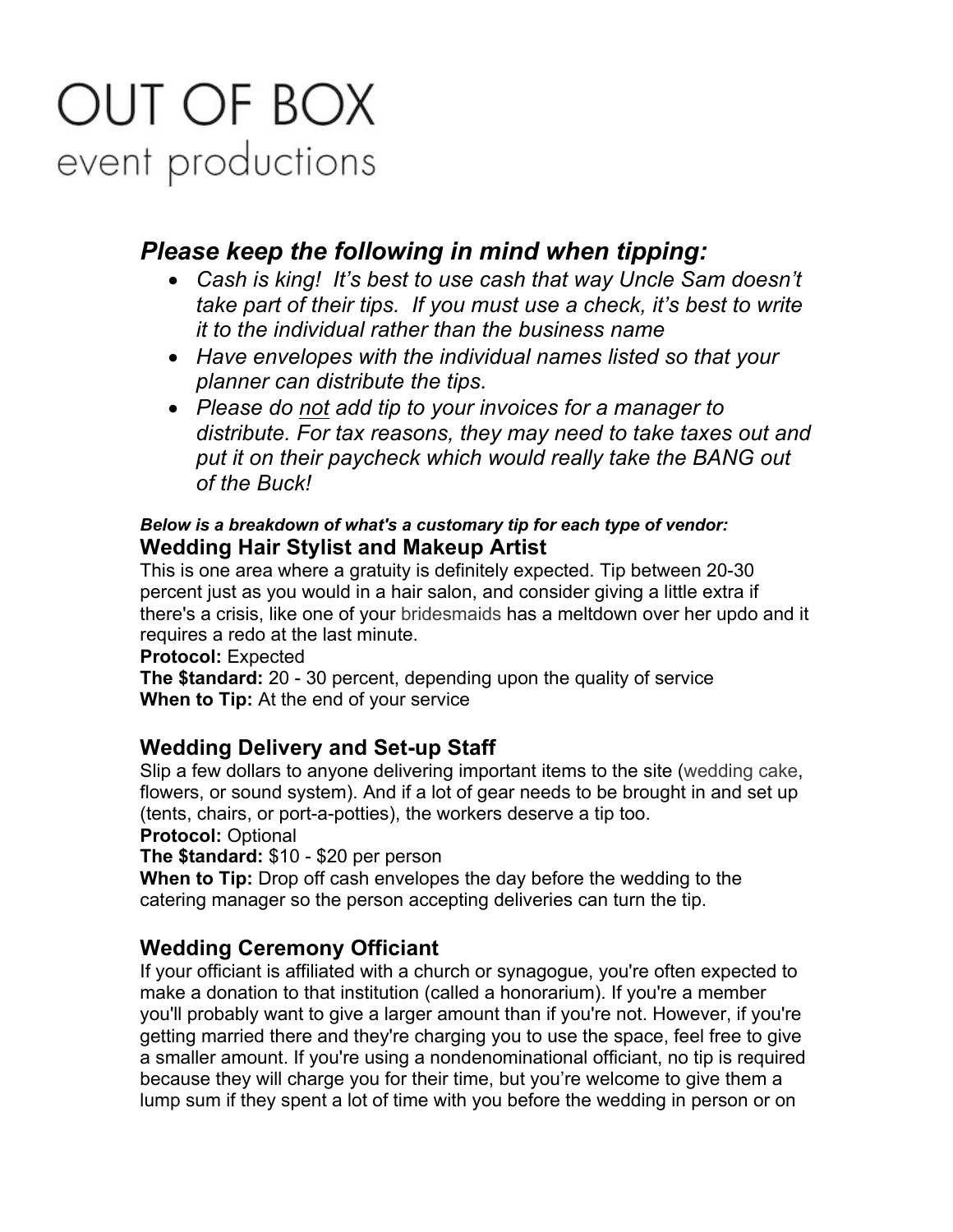the phone (usually \$50/\$100).

**Protocol:** Expected (depending on officiant)

**The \$tandard:** Donate \$500+ to the church or synagogue, or, for a nondenominational officiant, an optional tip of \$50 - \$100. For a friend doing it for free…. Well, that's a dinner + \$200 and maybe a nice gift too.

**When to Tip:** Most ceremony fees are required prior to the wedding.

#### **Wedding Ceremony Musicians**

If you worked with a mini orchestra to come up with the perfect score for your service (and they pulled it off flawlessly), consider showing some monetary thanks for their talent. However, you don't have to tip the solo church organist too much as they are required to play.

**Protocol:** Optional

**The \$tandard:** \$20 to \$50 per musician or 20% of their fee **When to Tip:** At the end of the ceremony.

## **Wedding Planner**

A token of your appreciation is always welcome. Note: Monetary is always appreciated but so are non-monetary gifts (if you know their tastes) along with a 5-star reviews on The Knot/Wedding Wire. Professional photos of the wedding for the planner's portfolio can go a long way too.

**Protocol:** Optional

**The \$tandard:** \$500+ or a percentage (10 to 20%) of their fee, a nice gift is always welcome too.

\*If your date was moved due to Covid and then something extra for the added months of planning is thoughtful.

**When to Tip:** The bride (or MOB/FOB) should hand off the envelope at the rehearsal or at the reception. Best not to wait until the end of the night, they may never get it.

## **Wedding Photographer/Videographer**

You're not expected to give your shutterbugs any dough beyond their normal fees. Yet if the wedding photographer or videographer doesn't own the studio, consider tipping each person (or give a certain amount with a thank-you note to disperse to staff).

**Protocol:** Optional

**The \$tandard:** \$50 - \$200 per vendor

**When to Tip:** At the end of the reception – your planner can distribute.

## **Wedding Venue Staff**

This type of staff includes the on-site venue or caterer coordinator, banquet manager, and banquet servers. Remember: The Service Fee on your catering invoice pays for staff labor but is not distributed as a tip to the managers or servers.

#### **Protocol:** Expected

**The \$tandard:** Usually between \$50 to \$100 for the banquet/server manager